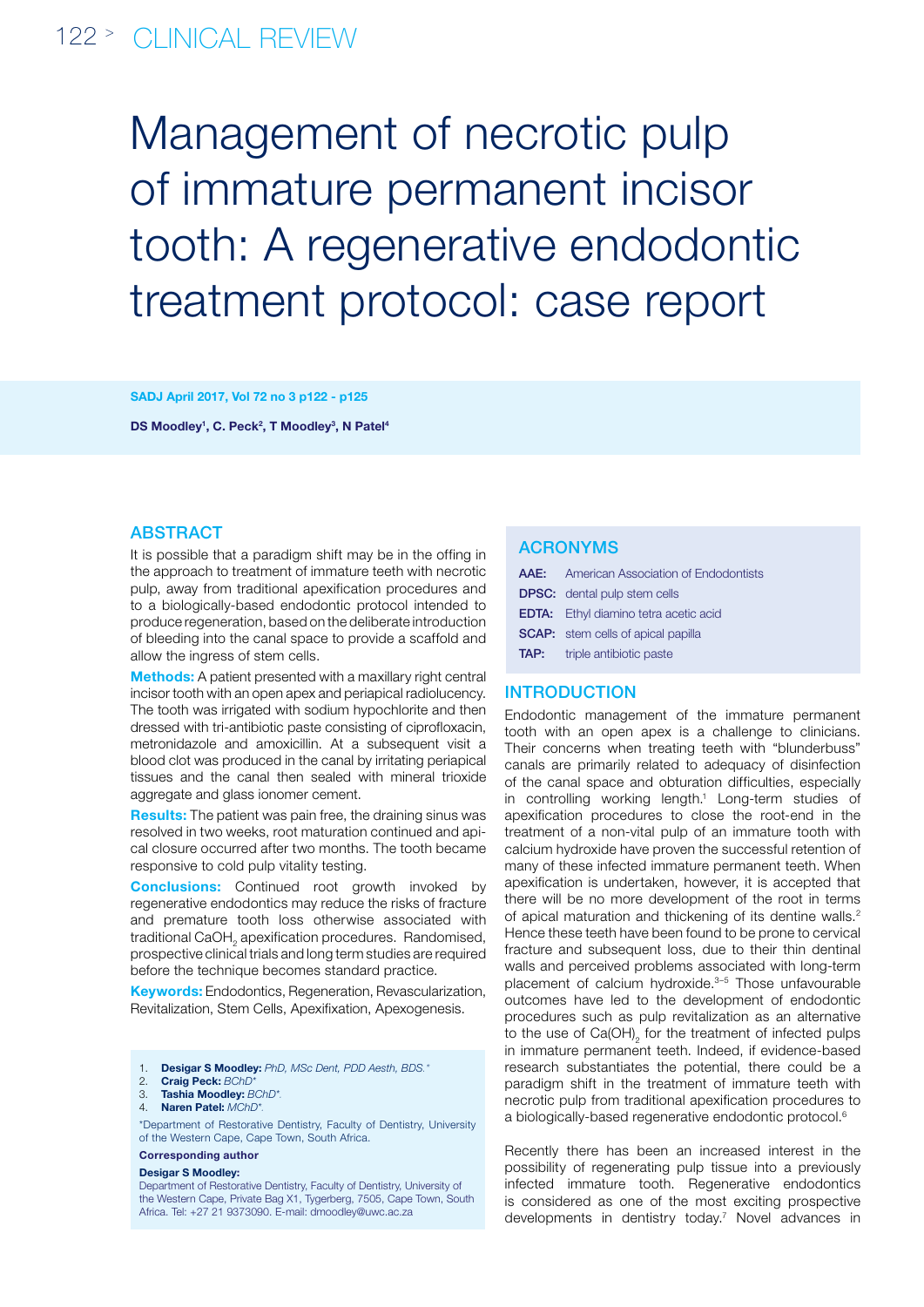# www.sada.co.za / SADJ Vol 72 No. 3 co.  $CLINICAL REVIEW \le 123$

biotechnology have made it possible to provide treatment modalities that protect the vital pulp, allow manipulation of reactionary and reparative dentinogenesis, and, more recently, permit revascularization of an infected root canal space.<sup>8</sup> These approaches are referred to as 'regenerative' procedures, and in endodontics are biologically- based and designed to replace damaged tissues, including dentin and root structures, as well as cells of the pulp-dentin complex. 'Revascularization' was adapted as a term by lwaya et al.<sup>9</sup> to describe the clinical healing of periapical abscesses and the continuation of root formation in immature teeth with non-vital pulps.<sup>2</sup> The term simply means the re-establishment of vascularity in the pulp space. With that rich blood supply comes the possibility of actual tissue regeneration, of cementum, periodontal ligament, bone, and dentin and, most relevantly, of the pulp, restoring functional properties of the tooth. Continued root development may thereby be fostered in immature teeth, and apical periodontitis resolved or prevented.10 Thus, the alternative term of "revitalization" has been proposed.2 Permanent teeth with immature apices have a rich cellular and vascular supply and so dental pulp stem cells (DPSC) and stem cells of apical papilla (SCAP) may survive disinfection, as has been shown when immature teeth with pulpal necrosis still undergo apexogenesis.<sup>11,12</sup> The maintenance of pulp vitality is particularly critical in young patients with incomplete root formation<sup>13</sup> and hence the gain in interest in this endodontic treatment protocol for the management of the immature permanent tooth with an open apex. Regenerative endodontic procedures can allow for resolution of apical periodontitis and associated draining sinus tracts and enable continued root maturation.6 The rationale of revascularization is that if a sterile tissue matrix is provided in which new cells can grow, pulp vitality can be re-established.14 A newly created blood clot formed as a result of deliberately induced bleeding into the canal space provides that matrix. Growth factors like platelet derived growth factor, vascular endothelial growth factor and tissue growth factor are present in the clot and can stimulate the differentiation of undifferentiated cell types. The scaffold provides a physico-chemical and biological three-dimensional micro environment for cell growth and differentiation, promoting cell adhesion and migration.<sup>15</sup> Stem cells and progenitor cells from the pulp (DPSC) and⁄ or periodontium (SCAP) contribute to continued root development.6

## Case Report

## Patient History

A healthy 10-year-old boy was referred to the Tygerberg Oral Health Centre for evaluation and treatment of a dental abscess. On clinical examination, swelling of the upper lip was noted. Intra-oral examination revealed a fractured crown on upper right central incisor, tooth number 11





Figure 2: Fractured tooth number 11 showing immature open apex.

(Figure 1) with pulpal exposure. A gingival swelling was present in the apical region and slight mobility of the tooth was observed. Radiographically, a periapical radiolucency was associated with the 11, which was also seen to have an open apex (Figure 2).

According to the American Association of Endodontists (AAE) recommendations 16 for the endodontic management of the permanent immature tooth with an open apex, the patient should fulfil the following criteria:

- Tooth with necrotic pulp and an immature apex.
- Pulp space not needed for post/core, final restoration.
- Compliant patient/parent.
- Patients not allergic to medicaments and antibiotics necessary to complete procedure (ASA 1 or 2).

The presenting patient fulfilled the AAE requirements for the management of the traumatised 11.

### Informed consent

Informed consent from the parent was obtained for the following:

- Two or more appointments may be required for this treatment.
- Use of antimicrobials.
- Possible adverse effects: staining of crown/root and lack of response to treatment, pain/infection.
- Alternatives treatment options such as apexification, no treatment or extraction were presented.

#### First appointment

 Local anaesthesia, dental dam isolation and access into the pulp chamber were obtained. The canal space was cleaned using 20ml 1.5% NaOCl applied through a sidevented needle that minimized the possibility of extrusion of irrigants into the periapical area. The irrigating needle was positioned about 1 mm from root end, to reduce cytotoxicity to cells in the apical tissues. The canal was then irrigated with saline and dried with paper points. Triple antibiotic paste, combining ciprofloxacin, metronidazole and minocycline with saline to a final concentration of 1.0 mg/ml, as described by Sato *et al*. 17 was placed into the canal system using a syringe. Since there is a possibility of staining with triple antibiotic, the paste was kept below the CEJ. The remaining space was restored with an initial layer of calcium hydroxide and sealed with 3-4mm of glass-ionomer temporary restoration material (Vitremer, 3M ESPE). The patient was dismissed for two weeks.

#### Second appointment

The patient was assessed for signs/symptoms of Figure 1: Fractured central incisor and slight inflamed swelling on the gingiva. persistent infection. The swelling on the gingiva was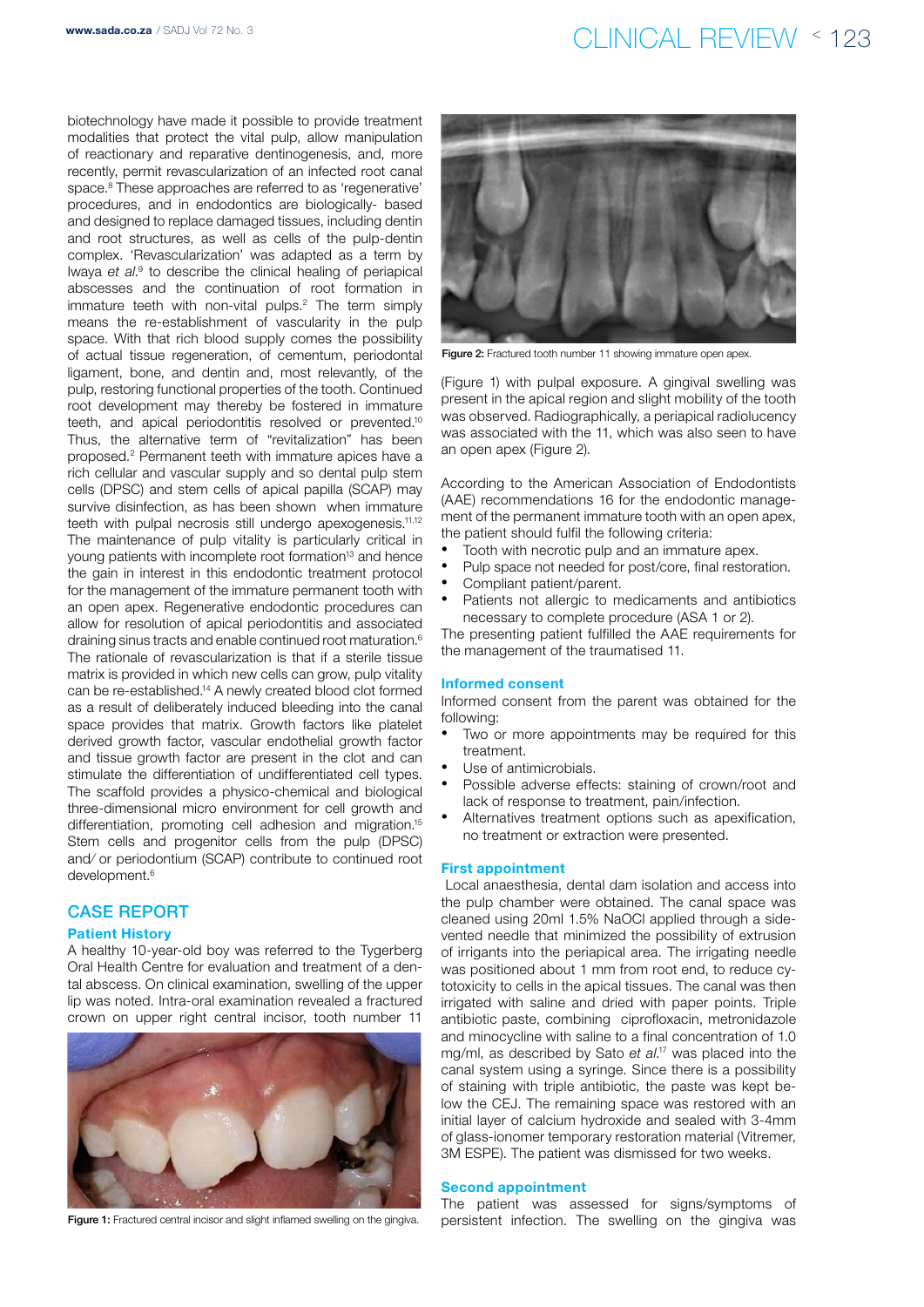completely resolved and patient was free of any discomfort. Anaesthesia using 3% mepivacaine without vasoconstrictor was obtained and the tooth was isolated with a dental dam. The canal space was gently irrigated with 20ml of 17% EDTA and dried with paper points. Bleeding was created into canal system by over-instrumenting and rotating a precurved K-file at 2mm past the apical foramen with the goal of having the entire canal filled with blood to the level of the cemento–enamel junction. Bleeding was stopped at a coronal level that allowed for about a 3-4mm space. Mineral trioxide aggregate (MTA; Dentsply Tulsa Dental, Tulsa, USA) was carefully placed over the blood clot followed by glass ionomer restorative material (Vitremer, 3M ESPE).

## Two-month follow-up appointment

Clinical and radiographic examination: No pain, soft tissue swelling or sinus tract was present. Resolution of the apical radiolucency with slightly increased width of root walls and closure of the apex was noted radiographically (Figure 3). A positive response was observed when the tooth was subjected to pulp vitality testing.

### Five-month follow-up appointment

Radiographically (Figure 4) tooth number 11 reveals closure of apex five months' post treatment. Clinically the tooth was vital, responding to cold stimulus.

## **DISCUSSION**

Conventionally, it has been thought that successful regeneration cannot be an expected outcome after a tooth has become infected. However, there is a growing body of evidence to suggest that regenerative endodontics may in fact be possible in teeth with pulpal necrosis, apical pathosis, and immature apexes.18

The American Association of Endodontists (AAE) recognizes the potential in regenerative endodontics and hence has made the protocol a strategic priority.16 The AAE Regenerative Endodontics Committee encourages endodontists to submit their cases to: http://www.aae.org/ members/revascularizationsurvey.htm to create a larger data base for research. The degree of success of regenerative endodontic procedures, as laid out by the AAE, is largely measured by the extent to which it is possible to attain primary, secondary, and tertiary goals.<sup>16</sup>

Primary goal: The elimination of symptoms and evidence of bony healing.

Secondary goal: Increased root wall thickness and/or increased root length (desirable, but perhaps not essential).

**Tertiary goal:** Positive response to vitality testing (which could indicate a more organized and vital pulp tissue).

Most studies on regenerative procedures have been conducted on teeth with open apices. The size of the apical foramen may not be the decisive factor for successful revascularization and ingrowth of new tissue after transplantation. The minimum width of the apical foramen has not been determined, but it has been shown that a size smaller than 1mm does not prevent revascularization and ingrowth of vital tissue.19

With regards to the type of irrigant to be used in regenerative endodontic procedures, a balance needs to be made between elimination of bacteria and at the same time maintaining the vitality of the stem cells. Because of the possibility of extruding NaOCl through the open apex, risking cytotoxicity to the apical stem cells,<sup>20</sup> the AAE recommends the use of as low a concentration of the irrigant as possible.16 However, a subsequent rinse with 17% EDTA could minimise any toxic effects, and allow recovery of cell viability.21 EDTA has another positive effect in that it stimulates the release of growth factors on the dentine surface.<sup>7</sup> Mechanical cleaning may further weaken the thin root canal walls<sup>22</sup> and remove vital tissue remnants that might still be present in the apical parts of the canal, and hence should be avoided during this procedure.

Intracanal medication with the use of a combination of three antibiotics, ciprofloxacin, metronidazole and minocycline, called triple antibiotic paste (TAP), efficiently eliminates the bacteria commonly found in infected root canal dentine<sup>17,23,24</sup> and has been widely used for revitalization therapies with good success.13 However, since minocycline may cause discolorations, this antibiotic was more recently replaced by cefaclor in a modified mTAP.<sup>25</sup> Other practitioners<sup>26</sup> have omitted it completely and have used a double antibiotic paste, DAP, while Cachreli et al. used CaOH<sub>2</sub> as a medicament.<sup>27</sup> There are concerns of antibiotic resistance,



Figure 3: Two-month follow up of patient

showing closing of the apex of tooth number 11. regeneration procedure after five- months follow up.Figure 4: Apex on tooth number 11 closed following

risk of patient sensitization and the fact that antibiotic pastes may negatively influence growth factor release from dentine by EDTA, a process which is actually increased after the use of calcium hydroxide.<sup>28</sup> However, regenerative endodontic treatment with triple antibiotic paste produced significantly greater increases in root length and wall thickness than either the mineral trioxide aggregate (MTA) apexification or non-surgical root canal treatment control groups.29 In a clinical study involving teeth in 14 patients, 93% of the teeth showed resolution of peri-radicular radiolucencies, and thickening of lateral dentinal walls was seen in 57%, with increased root length in 71% of the cases.30 None of the patients presented with pain, reinfection or radiographic enlargement of preexisting periapical lesions.30